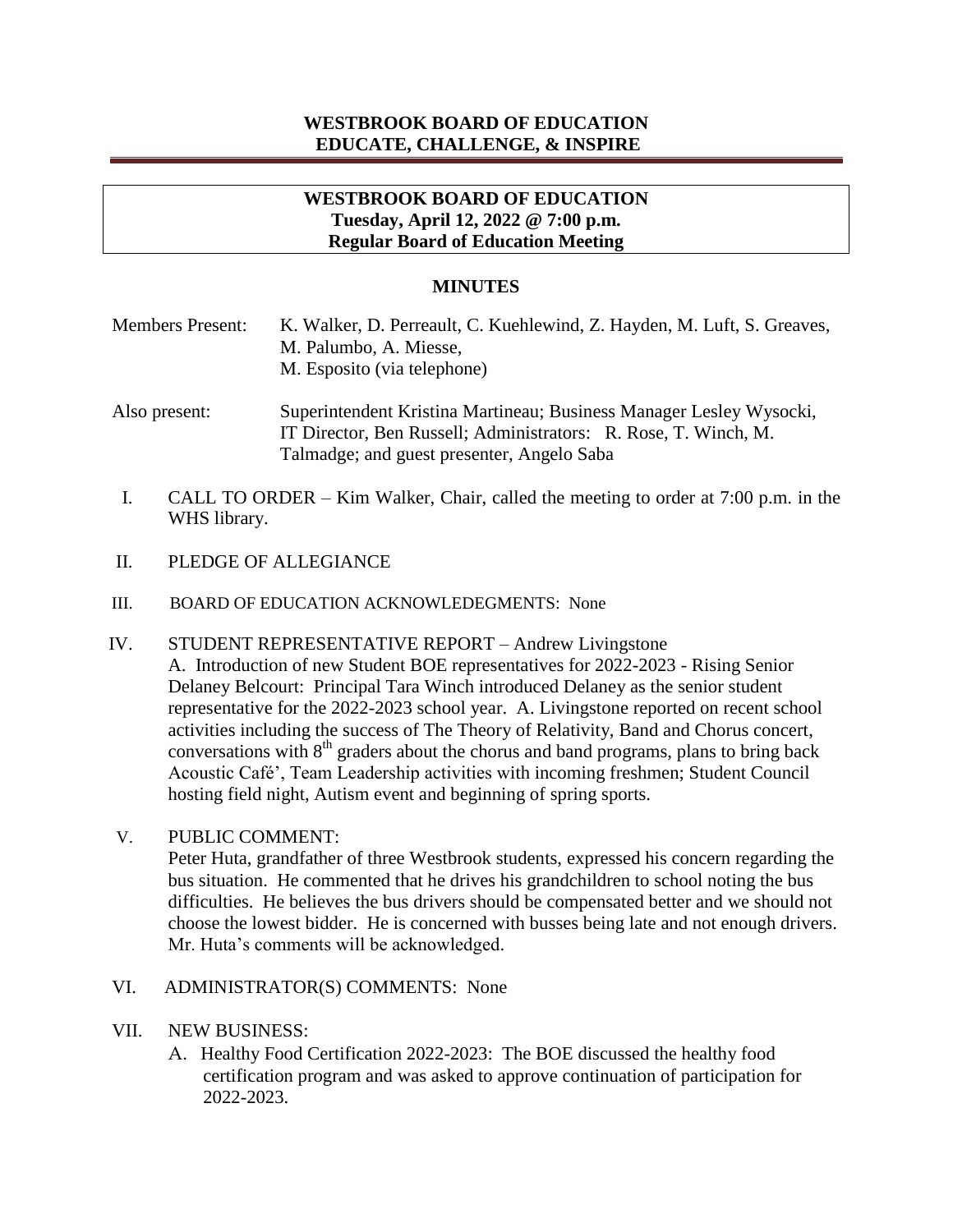**MOTION #1 for healthy food option:** MOTION by K. Walker and SECOND by Z. Hayden: Pursuant to C.G.S. Section 10-215f, the board of education or governing authority certifies that all food items offered for sale to students in the schools under its jurisdiction, and not exempted from the Connecticut Nutrition Standards published by the Connecticut State Department of Education, will comply with the Connecticut Nutrition Standards during the period of July 1, 2022, through June 30, 2023. This certification shall include all food offered for sale to students separately from reimbursable meals at all times and from all sources, including but not limited to school stores, vending machines, school 1 Public schools include all public schools, regional educational service centers, the Connecticut Technical Education and Career System (CTECS), charter schools, interdistrict magnet schools, and endowed academies. Page 2 of 3 | Connecticut State Department of Education cafeterias, culinary programs, and any fundraising activities on school premises sponsored by the school or non-school organizations and groups. *Vote: (ayes) Z. Hayden, M. Luft, S. Greaves, C. Kuehlewind, K. Walker, D. Perreault, M. Palumbo, A. Miesse (Nay) M. Esposito MOTION CARRIES*

**Motion #2 for food exemptions:** MOTION by Z. Hayden and SECOND by D. Perreault that the board of education or governing authority will allow the sale to students of food items that do not meet the Connecticut Nutrition Standards provided that the following conditions are met: 1) the sale is in connection with an event occurring after the end of the regular school day or on the weekend; 2) the sale is at the location of the event; and 3) the food items are not sold from a vending machine or school store. An "event" is an occurrence that involves more than just a regularly scheduled practice, meeting, or extracurricular activity. For example, soccer games, school plays, and interscholastic debates are events but soccer practices, play rehearsals, and debate team meetings are not. The "regular school day" is the period from midnight before to 30 minutes after the end of the official school day. "Location" means where the event is being held and must be the same place as the food sales.

*Vote: (Ayes) Z. Hayden, M. Luft, S. Greaves, C. Kuehlewind, K. Walker, D. Perreault, M. Palumbo, A. Miesse, M. Esposito MOTION CARRIES*

**Motion #3 for Beverage exemptions:** MOTION by M. Palumbo and SECOND by M Luft that the board of education or governing authority will allow the sale to students of beverages not listed in Section 10-221q of the Connecticut General Statutes provided that the following conditions are met: 1) the sale is in connection with an event occurring after the end of the regular school day or on the weekend; 2) the sale is at the location of the event; and 3) the beverages are not sold from a vending machine or school store. An "event" is an occurrence that involves more than just a regularly scheduled practice, meeting or extracurricular activity. The "school day" is the period from midnight before to 30 minutes after the end of the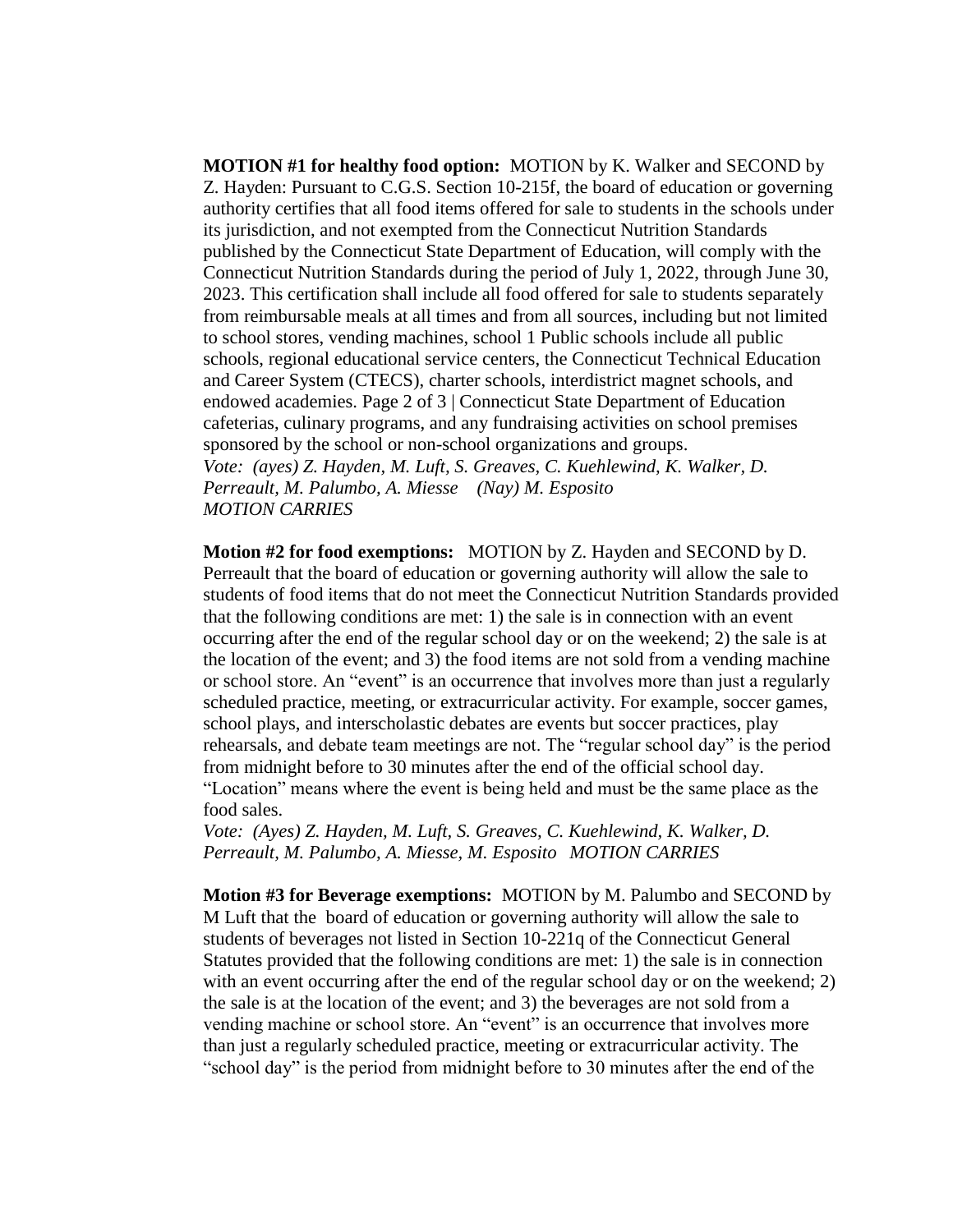official school day. "Location" means where the event is being held and must be the same place as the beverage sales.

*Vote: (Ayes) Z. Hayden, M. Luft, S. Greaves, C. Kuehlewind*, *K. Walker, D. Perreault, M. Palumbo, A. Miesse, M. Esposito MOTION CARRIES*

- *B.* Oxford Academy Light on Westbrook Fundraising Contribution Acceptance: Superintendent Martineau acknowledged the success of "Light on Westbrook" and asked the BOE to approve the acceptance of the donation from Oxford Academy for the summer food program of \$2500 raised*. MOTION by M. Palumbo to approve the donation of \$2500 to WPS Food Program and SECOND by A. Miesse. Vote unanimous. MOTION CARRIES.*
- C. Introduction and Curriculum Update Angelo Saba Robotics and Automated Systems I Curriculum: Angelo Saba, Social Studies teacher and PreK-12 Instructional Coordinator provided a presentation to the BOE, showing how to navigate the curriculum on the WPS website. Mr. Saba also presented the "Robotics and Automated Stems 1 Curriculum and asked for the BOE's approval. The Board was pleased to witness the work of the Robotics class of which Mr. Saba demonstrated a robot created by the students in Mr. Dailey's class, reacting to several commands Mr. Saba also praised the work of Mr. Daily and Mrs. Carson for her work in the community and internship programs and said that Westbrook is a leader on the shoreline with this curriculum and has even received communication from an Ohio school interested in modeling our curriculum. Several board members commented and praised the work of those involved in this curriculum process. *MOTION by D. Perreault and SECOND by M. Palumbo to approve the Robotics and Automated Systems I curriculum. Vote: (ayes) A. Miesse, M. Palumbo, D. Perreault, M. Luft, S. Greaves, Z. Hayden, C. Kuehlewind, K. Walker (Abstained) M. Esposito MOTION CARRIES*

# VIII. SUPERINTENDENT'S REPORT

- **A.** Enrollment April 2022: Superintendent Martineau reported total enrollment for April of 642 students (251 Elementary, 170 middle school, and 213 high school)
- B. Portrait of a Graduate Update: Superintendent Martineau reported on the work of the Portrait of a Graduate committee. The five priorities have been identified and work is continuing on "bullets" for each category. The work is on track to present to the Board in May and could possibly be approved in June. At this point "image work has not been done. Superintendent Martineau commented she is appreciative of those involved and the professional development process and to the administrators.

#### IX. OLD BUSINESS:

The following policies were presented to the full board as a second reading with a request to approve:

- A Policy 1000 Non-Discrimination Community/Board Operation
- B. Policy 4000 Non-Discrimination Personnel
- C. Policy 5000 Non-Discrimination Students
- D. Recommendation to rescind Policy 0521 Non-Discrimination and replace with Policy 1000, Policy 4000, and Policy 5000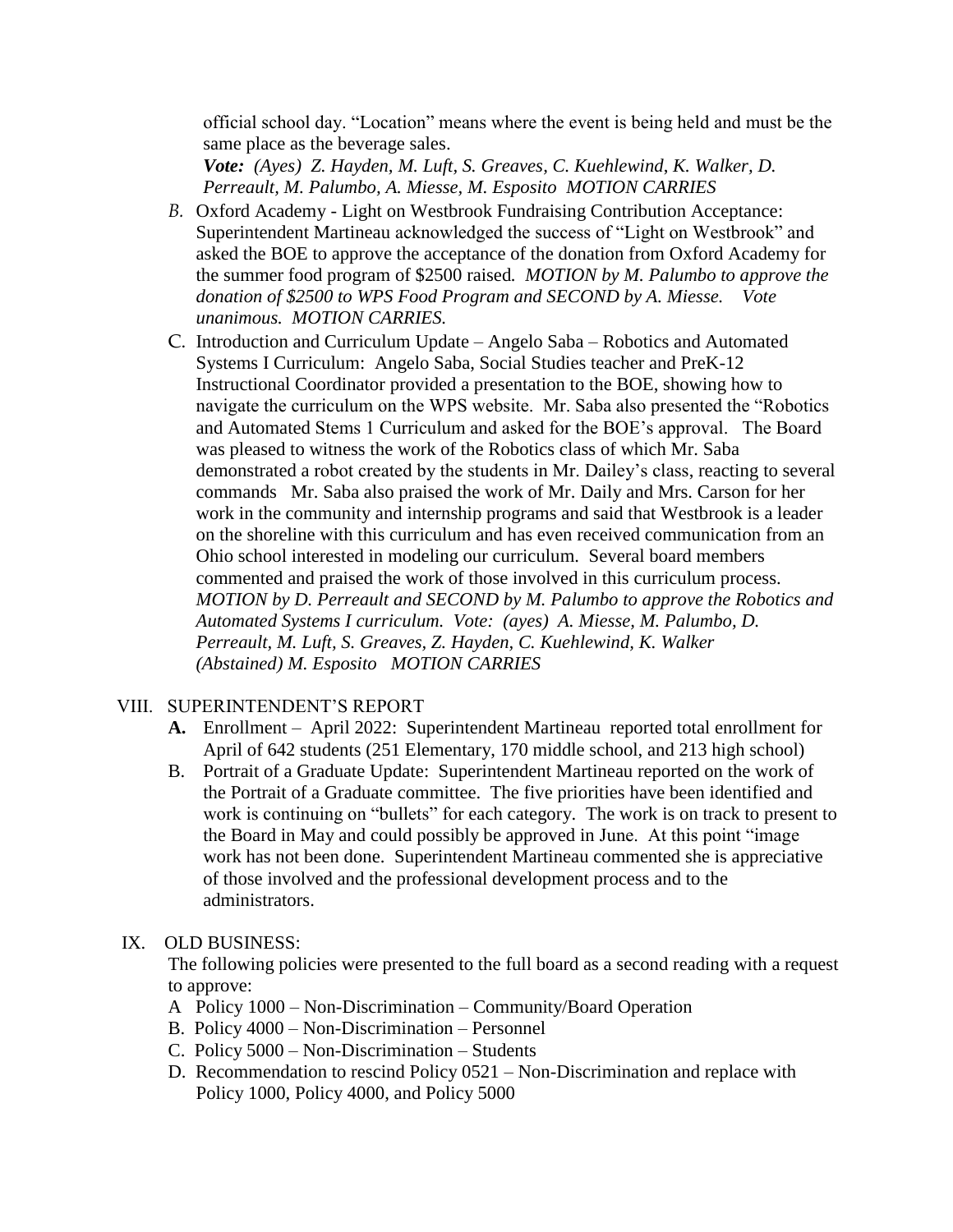- E. COVID Related Policies: 4118.237, 4218.237, 5141.8 Face mask coverings Recommendation to Rescind (per WPS Policy 9311)
- F. Policy 9030 Democratic Principles (Revised)
- G. Policy 9160 Student Representatives on the Board of Education (Revised)
- H. Policy 9321 Time, Place and Notification of Meetings (Revised)

K. Walker, Chair of the Policy Subcommittee, asked the BOE to approve the recommendations for the revision, adoption or rescinding of the above mentioned policies as recommended by the Policy subcommittee. This is the second reading*. MOTION by D. Perreault to approve the recommended changes of the documented policies as presented and SECOND by Z. Hayden. Vote unanimous. MOTION CARRIES.* 

## X. CONSENT AGENDA

- A. Approval of Minutes:
	- **1.** Regular meeting of March 08, 2022
	- **2.** Special meeting of March 24, 2022

*MOTION by M. Luft to approve the minutes of March 8, 2022 and March 24, 2022 and SECOND by A. Miesse. Vote unanimous. MOTION CARRIES.*

#### XI. FINANCIAL REPORTS

- A. Review of Check Listing: The Board reviewed check listings for March 3 in the amount of \$176,090.01; March 7 in the amount of \$159,390.40 and on March 31 in the amount of \$90,069.37.
- B. Budget Narrative/Review of Expenditure Report: L. Wysocki updated the Board on the budget as it stands having no concerns.
- C. Line Item Transfer: None
- D. Insurance Report: An updated report was provided. There was discussion on renewal rates and negotiations.

#### XII. BOARD COMMITTEE REPORTS

- A. Policy– K. Walker reported work is continuing to make sure required policies are on the website. .
- B. Long Range Planning D. Perreault reported LRP projects are on track.
- C. Fiscal & Budget Z. Hayden reported Fiscal and Budget will meet on May 19.
- D. Teaching & Learning D. Perreault reported Teaching and Learning met and heard from presenter, Angelo Saba on the curriculum process.
- E. Communications  $\&$  Marketing M. Luft reported the committee met and discussed goals and plans to come up with a promo video.
- F. Negotiations S. Greaves commented that Negotiations Committee will soon begin their work. Superintendent Martineau will update as far as a timeline.
- G. Town Energy Ad Hoc Committee no report
- H. LEARN: Z. Hayden reported hearing from the Principal of the Multi- Cultural Arts School in New London. LEARN approved the Healthy Food Certification and discussed training of staff of Narcan use.
- I. PTSO Representatives M. Luft (Daisy) reported the Daisy staff room was re-done,